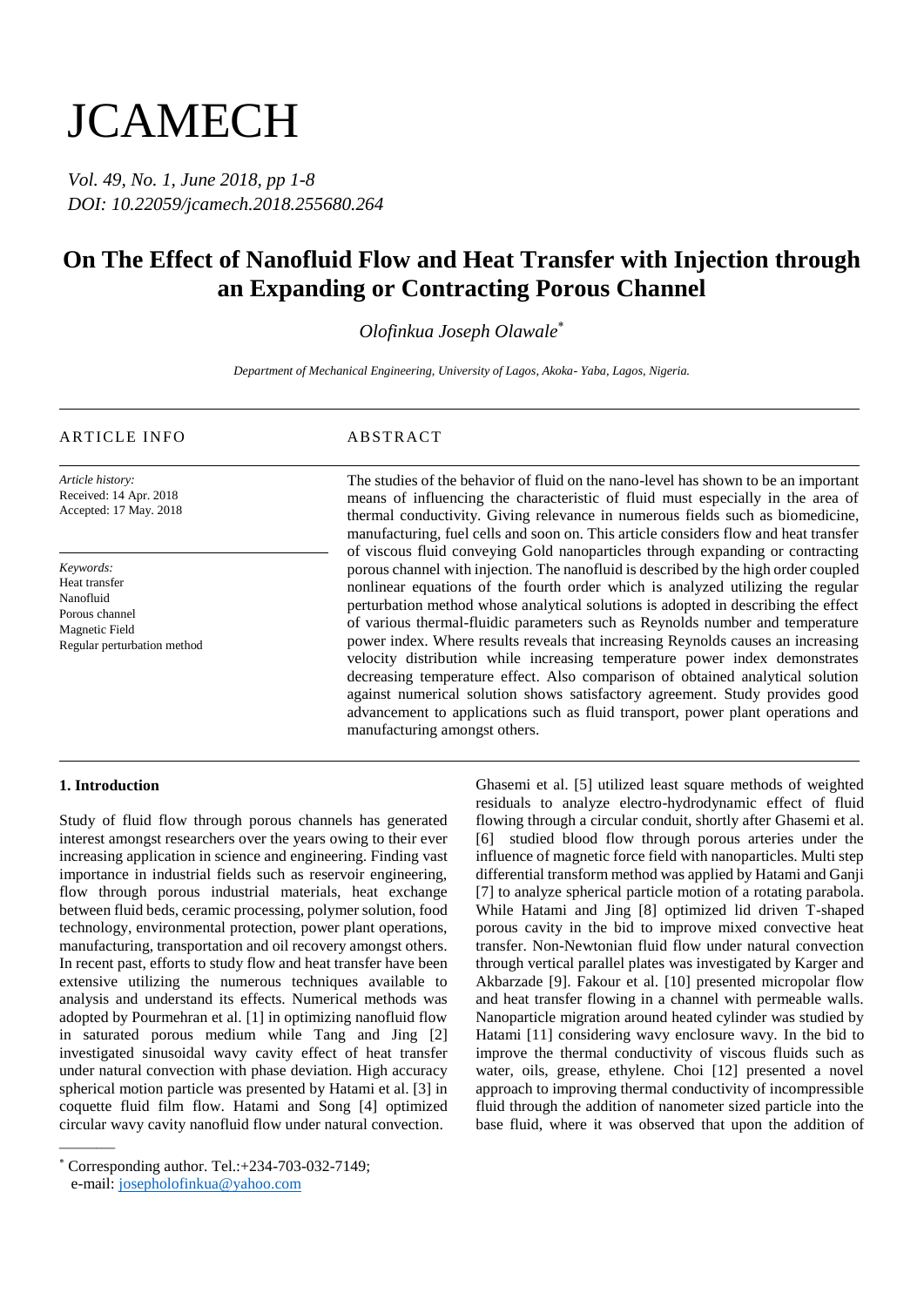metallic nanosized particle into base fluid thermal conductivity of fluid improves to about three times it present state . Farajpour et al [13] examined the stresses on microtubules (MTs) embedded in an elastic medium in a thermal environment using zinc oxide (ZnO). It was found that the applied electric voltage can be used as an effective controlling parameter for the vibration and buckling of MTs. Other research works as relates to nano fluids and heat transfer includes a study pulsed flow and heat transfer in water- $Al_2O_3$ nanofluids in a Y-Type intersection channel by Wu et al [14]. The effects of pulse frequency, pulse amplitude and nanoparticles concentration on the heat transfer are explored numerically at various Reynolds numbers. The results show that the application of the pulsed flow through variation in frequency, amplitude and nanoparticles concentration was seen to improve the heat transfer efficiency. Sun et al [15] investigated the application of nanofluids as heat carrier fluid in a geothermal exchanger studying the stability of nanofluids by numerically simulating nanoparticle sedimentation. The nanofluids were seen to enhance the conductive and convective heat transfer in the exchanger. Therefore improving the overall transport capability of fluids making them potentially useful in fields such as biomedicine, manufacturing, fuel cells, and hybrid power generators amongst other practical application. These have created renaissance amongst researchers in science and engineering to explore the useful potential of nanofluid [16-22].

Since higher order nonlinear equations which describes the flow and heat of the nanofluid requires the use of approximate analytical or numerical methods of solution to analyze the system of coupled equations, the regular pertubation method is selected as the favoured scheme adopted to generate solution. Other approximate analytical methods of solutions applied by researchers in study of the heat transfer include the Adomian Decomposition Method (ADM), Homotopy Analysis Method (HAM), Variational Parameter Method (VIM), Differential Transformation Method (DTM) and methods of weighted residuals [23-33]. Methods such as DTM, HAM and ADM however require the need to find an initial condition that will satisfy the boundary condition which theories have not been rigorously proven for all cases. Making it necessary to use computational tools resulting to higher computational cost to provide problem solutions. Since, the solutions reported for the other relatively sophisticated methods to nonlinear problems have good accuracy, but they are more complicated for applications than perturbation methods. Although, perturbation method is valid only for weakly nonlinear problems and the method has also limited success with more complex problems, perturbation methods often prove valuable in shedding light on the physics of problems. Hence, over the years, the relative simplicity and high accuracy especially in the limit of small parameter which the perturbation method affords has made it an interesting tool among the most frequently used approximate analytical methods [22-25].

Motivated by past research works, the regular pertubation method is used to analyze the unsteady flow and heat transfer of a viscous fluid conveying gold nanoparticles with injection through an expanding/contracting porous channel.

#### **2. Model Development and Analytical Solution**

The fluid in consideration is a viscous fluid conveying gold nanoparticles which flows unsteadily through a porous channel. The upper plate expands and contracts with time while the lower plate is stationary and is externally heated which is described in the physical model diagram Fig. 1. The heated wall is cooled by injecting cool fluid with uniform velocity  $v_w$  from the upper plate which expands and contract at time rate a(t). Both plates are however perpendicular to y-axis. Where u and v is the velocity component of x and y direction. According to this view fluid flow may be assumed to be stagnation flow. The model development is done by assuming a two component nanofluid mix, incompressible fluid flow since fluid is liquid, negligible radiation effect, nanoparticle and base fluid are in thermal equilibrium. Therefore owing to these condition Navier – Stokes equation can be presented as:



**Figure 1.** Physical Model of Problem.

$$
\frac{\partial u}{\partial x} + \frac{\partial v}{\partial y} = 0\tag{1}
$$

$$
\rho_{nf} \left( \frac{\partial u}{\partial t} + u \frac{\partial u}{\partial x} + v \frac{\partial u}{\partial y} \right) = -\frac{\partial p^*}{\partial x} + \mu_{nf} \left( \frac{\partial^2 u}{\partial x^2} + \frac{\partial^2 u}{\partial y^2} \right) \tag{2}
$$

$$
\rho_{nf} \left( \frac{\partial v}{\partial t} + u \frac{\partial v}{\partial x} + v \frac{\partial T}{\partial y} \right) = -\frac{\partial p^*}{\partial y} + \mu_{nf} \left( \frac{\partial^2 v}{\partial x^2} + \frac{\partial^2 v}{\partial y^2} \right) \tag{3}
$$

$$
\frac{\partial T}{\partial t} + u \frac{\partial T}{\partial x} + v \frac{\partial T}{\partial y} = \frac{k_{nf}}{(\rho C_p)_{nf}} \left( \frac{\partial^2 T}{\partial x^2} - \frac{\partial^2 T}{\partial y^2} \right)
$$
(4)

where the effective density  $\rho_{nf}$ , effective dynamic viscosity  $\mu_{nf}$ , heat capacitance  $(\rho C_p)_{nf}$  and thermal conductivity  $k_{nf}$ of the nanofluid are defined as follows [19]:

$$
\rho_{nf} = (1 - \phi)\rho_f + \phi\rho_s \tag{5}
$$

$$
\left(\rho C_p\right)_{nf} = (1 - \phi)(\rho C_p)_f + \phi(\rho C_p)_s \tag{6}
$$

$$
\mu_{nf} = \frac{\mu_f}{(1-\phi)^{2.5}}\tag{7}
$$

$$
A_1 = \frac{k_{nf}}{k_f} = \frac{k_s + 2k_f - 2\phi(k_f - k_s)}{k_s + 2k_f - \phi(k_f - k_s)}
$$
(8)

#### **Table 1.** Thermo Physical Properties of Nanofluid

|              | Density    | Specific heat   | Thermal            |
|--------------|------------|-----------------|--------------------|
|              | $(Kg/m^3)$ | capacity(J/kgK) | conductivity(W/mk) |
| Water        | 997.1      | 4179            | 0.613              |
| Gold<br>(Au) | 19300      | 129             | 318                |

with appropriate boundary condition stated as

$$
u=0 \t v=-v_w=-aA \t T(a)=T_0 \t at y=a(t)
$$
  
\n
$$
u=0 \t v=0 \t at y=0
$$
 (9)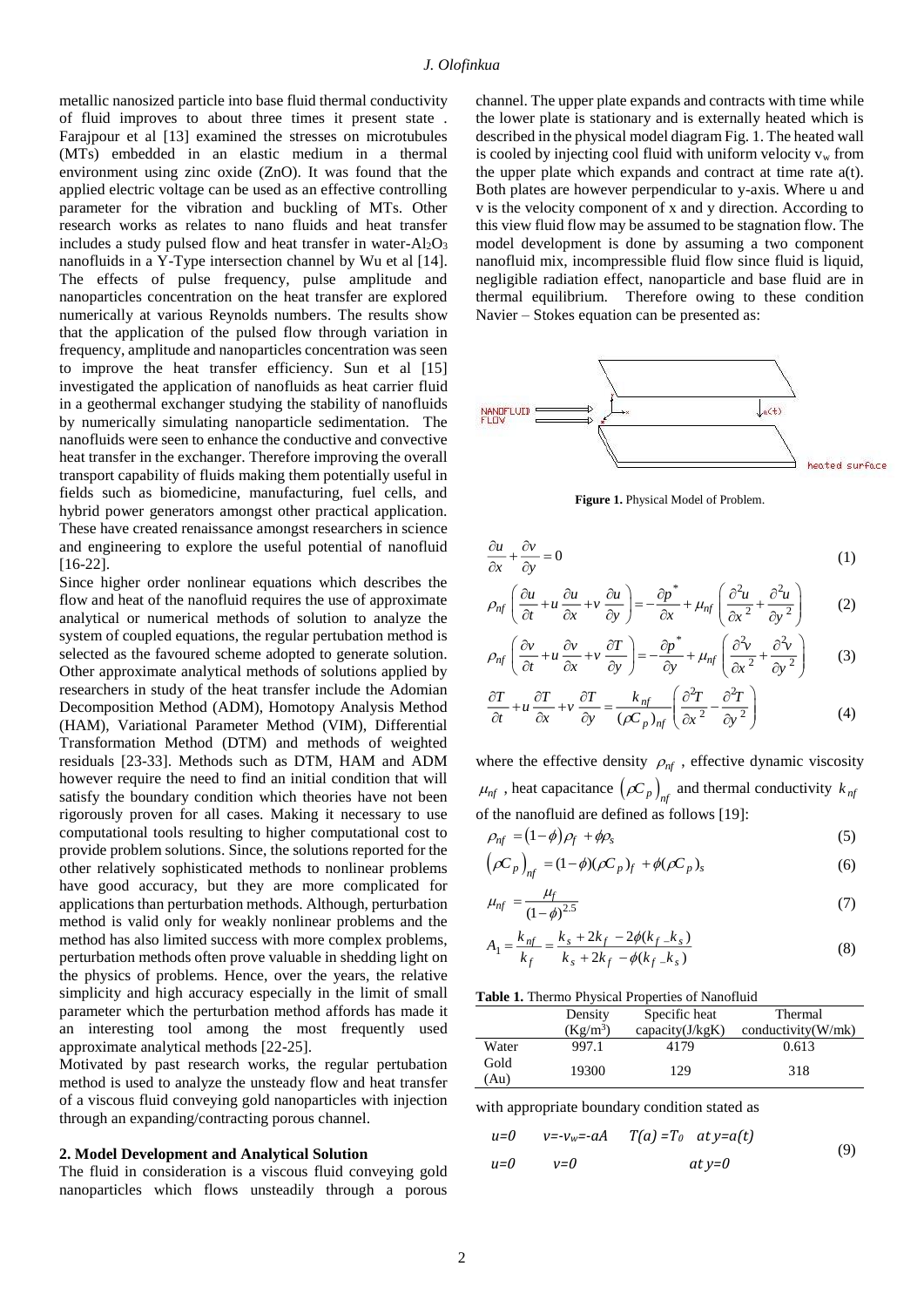where  $A=v_w/a$  is the measure of wall permeability and  $T_0$  is the porous plate temperature which as the same temperature of the injected coolant.

$$
\psi = \frac{\nu x}{a} F(\eta, t) \tag{10}
$$

Upon substituting Eq. (10) into Eqs. (1)- (3), eliminating pressure term from momentum equation. The following expression is obtained:

$$
\psi = \frac{v_f x}{a} F(\eta, t) \tag{11}
$$

Introducing these parameters:

$$
F_{\eta\eta\eta\eta} + \frac{A_1}{A_2} \alpha \left( \eta F_{\eta\eta\eta} + 3F_{\eta\eta} \right) - FF_{\eta\eta\eta}
$$
  

$$
-F_{\eta}F_{\eta\eta} - \frac{A_1}{A_2} \alpha^2 v_f^{-1} F_{\eta\eta\eta} = 0
$$
 (12)

where the wall expansion ratio is defined by  $\alpha$  which is negative for contraction and positive for expansion.

$$
\alpha = \frac{aa}{v_f} \tag{13}
$$

Nanofluid constant parameters  $A_1$  and  $A_2$  are expressed as:

$$
A_1 = \frac{\rho_{nf}}{\rho_f} \tag{14}
$$

$$
A_2 = \frac{\mu_{nf}}{\mu_f} \tag{15}
$$

where relevant boundary condition is given as

$$
F_{\eta}(0) = 0
$$
  $F(0) = 0$   $F_{\eta}(1) = 0$   $F(1) = \frac{A_1}{A_2}R$  (16)

R is the Reynolds number, which is positive for injection and negative for suction. Since injection is considered, R is positive.

$$
f = \frac{F}{R}, l = \frac{x}{a} \tag{17}
$$

For constant expansion rate  $\alpha$ . A similar solution can be described for both time and space which leads to  $f_{\eta n} = 0$  which is obtained by specifying the initial value of the expansion ratio.

$$
\alpha = \frac{aa}{v_f} = \frac{a_0 a_0}{v_f} = Cte
$$
\n(18)

where  $\alpha_0$  and  $a_0$  connote initial channel height and expansion ratio respectively. Upon integrating Eq.9 with respect to time, this is simply expressed as:

$$
\frac{a}{a_o} = \frac{v_w(0)}{v_w(t)} = \sqrt{1 + 2v_f \alpha t a_0^{-2}}
$$
(19)

. .

Since A is the coefficient for injection which is a constant. Therefore  $v_w = Aa$ , which is an expression for velocity variation of injection. Based on the above, the velocity profile is presented as:

$$
\frac{d^4f}{d\eta^4} + \frac{A_1}{A_2} \left( \alpha \left( \eta \frac{d^3f}{d\eta^3} + 3\frac{d^2f}{d\eta^2} \right) + R \left( f \frac{d^3f}{d\eta^3} - \frac{df}{d\eta} \frac{d^2f}{d\eta^2} \right) \right) = 0
$$
\n(20)

with appropriate boundary condition introduced as

$$
f(0)=0
$$
  $\frac{df}{d\eta}(0)=0$   $f(1)=1$   $\frac{df}{d\eta}(1)=1$  (21)

Fluid temperature from the wall at distance η is described as

$$
T = T_0 + \sum C_m (x/a)^m q_m \tag{22}
$$

The stationery heated wall temperature is expressed as:

$$
\frac{d^2q_m}{d\eta^2} - \frac{A_3}{A_4} \text{Pr} Rmq_m \frac{df}{d\eta} + \frac{A_3}{A_4} \text{Pr} Rf \frac{dq_m}{d\eta}
$$

$$
+ \frac{A_3}{A_4} \alpha \text{Prmq}_m + \frac{A_3}{A_4} \text{Pr}\eta \alpha \frac{dq_m}{d\eta}
$$
(23)

where R is the Reynolds number which measures the significance of inertia compared to viscous fluid effect,  $\alpha$  is the expansion ratio which predict the influence of expansion or contraction on fluid transport and Pr is the Prandtl no which determines the effect of momentum diffusivity against thermal diffusivity on nanofluid flow

Relevant constant parameters of the nanofluid are stated as:

$$
A_3 = \frac{\left(\rho C_p\right)_{nf}}{\left(\rho C_p\right)_f}, A_4 = \frac{k_{nf}}{k_f}
$$
\n(24)

with appropriate boundary condition expressed as

$$
q_m(0) = 1, q_m(1) = 0 \tag{25}
$$

Since single value for heat transfer coefficient cannot be obtained along the heated wall if wall temperature follows polynomial variation. Unless single term is used to express temperature along heated surface.

$$
T_w = T_0 + C_m (X/a)^m q_m(0)
$$
 (26)

The regular pertubation method is the preferred analytical scheme for providing approximate solutions to the nonlinear ordinary differential equations whose principles have been thoroughly introduced in [20-21] . The flow and heat transfer series solution where  $\epsilon$  is the small pertubation parameter, may be presented in the following form.

Taking power series of velocity and temperature fields yields

$$
f = f_0 + \epsilon f_1 + \epsilon^2 f_2 + O(\epsilon^3)
$$
 (27)

$$
q_m = q_{m0} + \epsilon q_{m1} + \epsilon^2 q_{m2} + O(\epsilon^3)
$$
 (28)

Substituting Eq. (27) into (20) and selecting at the various order yield

$$
\in^0: \frac{d^4 f_0}{d\eta^4} \tag{29}
$$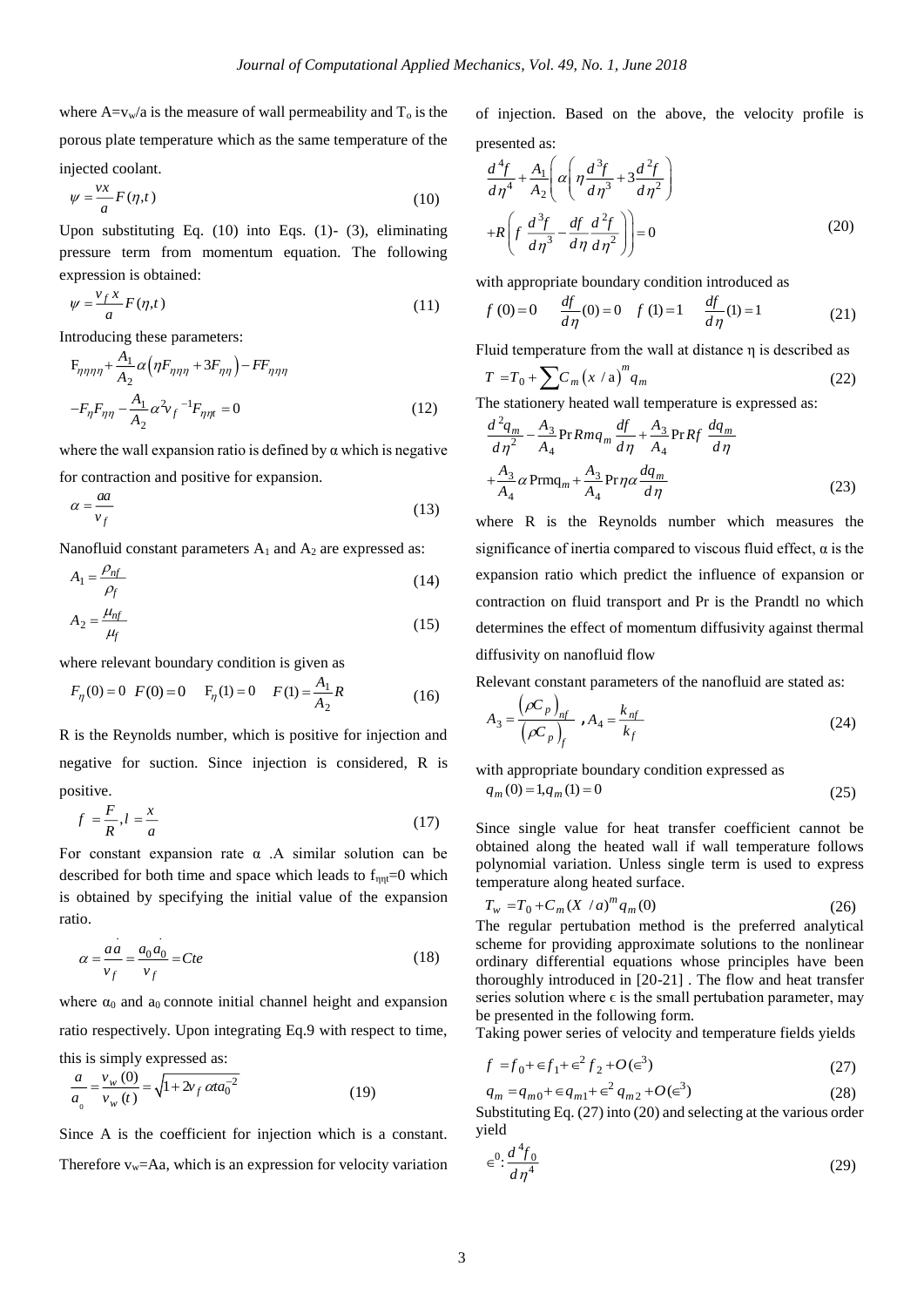$$
\epsilon^{1} \cdot \frac{d^{4} f_{1}}{d \eta^{4}} + \frac{A_{1}}{A_{2}} \left( \alpha \left( 3 \frac{d^{2} f_{0}}{d \eta^{2}} + \eta \frac{d^{3} f_{0}}{d \eta^{3}} \right) - R \left( \frac{df_{0}}{d \eta} \frac{d^{2} f_{0}}{d \eta^{2}} - \frac{d^{3} f_{0}}{d \eta^{3}} f_{0} \right) \right)
$$
\n(30)

$$
\epsilon^2 \cdot \frac{d^4 f_2}{d\eta^4} + \frac{A_1}{A_2} \left( \alpha \left( \frac{d^2 f_1}{d\eta^2} + \eta \frac{d^3 f_0}{d\eta^3} \right) \right)
$$

$$
-R \left( \frac{df_0}{d\eta} \frac{d^2 f_1}{d\eta^2} + \frac{df_1}{d\eta} \frac{d^2 f_0}{d\eta^2} - \frac{d^3 f_0}{d\eta^3} f_1 - \frac{d^3 f_1}{d\eta^3} f_0 \right) \right)
$$
(31)

Substituting Eq. (28) into (23) and selecting at the various order yield

$$
\in^0: \frac{d^2 q_{m0}}{d\eta^2} \tag{32}
$$

$$
\epsilon^{1} : \frac{d^{2}q_{m1}}{d\eta^{2}} + \frac{A_{3}}{A_{4}} \left( \Pr R \left( \frac{dq_{m0}}{d\eta} f_{0} - m \frac{df_{0}}{d\eta} q_{m0} \right) + \alpha \Pr \left( \eta \frac{dq_{m0}}{d\eta} + mq_{m0} \right) \right)
$$
(33)

$$
\epsilon^{2}: \frac{d^{2}q_{m2}}{d\eta^{2}} - \frac{A_{3}}{A_{4}} \left( \Pr R \left( \frac{dq_{m0}}{d\eta} f_{1} + \frac{dq_{m1}}{d\eta} f_{0} \right) - m \frac{df_{0}}{d\eta} q_{1} - m \frac{df_{1}}{d\eta} q_{0} \right) + \alpha \Pr \left( \eta \frac{dq_{m1}}{d\eta} + mq_{m1} \right) \right)
$$
(34)

Leading order boundary condition is given as

$$
f_0(0) = 0 \t \frac{df_0}{d\eta}(0) = 0 \t f_0(1) = 1 \t \frac{df_0}{d\eta}(1) = 1 \t (35)
$$

 Simplifying Eq. (29) applying the leading order boundary condition Eq. (35) yields

 $f_0 = -\eta^2(2\eta - 3)$ (36)

Leading order boundary condition is given as  $q_{m0}(0) = 1, q_{m0}(1) = 0$ (37)

Simplifying Eq. (32) applying the leading order boundary condition Eq. (37) yields

 $q_{m0} = 1 - \eta$ 

First order boundary condition is given as

$$
f_1(0) = 0 \t \frac{df_1}{d\eta}(0) = 0 \t f_1(1) = 1 \t \frac{df_1}{d\eta}(1) = 1 \t (39)
$$

 Simplifying Eq. (30) applying the first order boundary condition Eq. (39) yields

$$
f_1 = (A_1 \eta^2 (\eta - 1)^2 (7\alpha + 32R + 56\alpha \eta + 10R\eta
$$
  
-12R\eta - 12R\eta^2 + 8R\eta^3) / (140A\_2) (40)

First order boundary condition is given as

$$
q_{m1}(0) = 1, q_{m1}(1) = 0 \tag{41}
$$

Simplifying Eq. (33) applying the first order boundary condition Eq. (41) yields

$$
q_{m1} = (A_3 \Pr \eta(\eta - 1)(10\alpha + 9R - 20\alpha m + 10\alpha \eta + 18Rm + 9R\eta + 9R\eta^2 - 6R\eta^3 + 10\alpha m\eta + 18Rm\eta - 42Rm\eta^2 + 18Rm\eta^3)/(60A_4)
$$
(42)

The coefficient  $\epsilon^2$  for  $F(\eta)$  and  $q_m(\eta)$  in Eqs. (31) and (34) were too long to be mentioned here but it is expressed graphically in all the results and in the result validation, Table 2 and 3. Therefore final expressions for flow and heat transfer profile can be expressed as

$$
f(\eta) = f_0(\eta) + f_1(\eta) + f_2(\eta) \tag{43}
$$

$$
q_m(\eta) = q_{m0}(\eta) + q_{m1}(\eta) + q_{m2}(\eta)
$$
\n(44)

**Table 2.** Comparison of Values of Η for Dimensionless Velocity Distribution. Where  $R=m=\alpha=1$  and  $\phi=0.0$ .

| η   |           | $f(\eta)$ |         |
|-----|-----------|-----------|---------|
|     | <b>NS</b> | Present   | Error   |
|     |           | work      |         |
| 0.0 | 0.0000    | 0.0000    | 0.0000  |
| 0.1 | 0.0308    | 0.0309    | 0.0001  |
| 0.2 | 0.1143    | 0.1143    | 0.0000  |
| 0.3 | 0.2355    | 0.2355    | 0.0000  |
| 0.4 | 0.3797    | 0.3797    | 0.0000  |
| 0.5 | 0.5322    | 0.5322    | 0.00000 |
| 0.6 | 0.6795    | 0.6795    | 0.00000 |
| 0.7 | 0.8093    | 0.8093    | 0.00000 |
| 0.8 | 0.9113    | 0.9113    | 0.00000 |
| 0.9 | 0.9770    | 0.9770    | 0.00000 |
| 1.0 | 1.0000    | 1.0000    | 0.00000 |

**Table 3.** Comparison of Values of Η for Dimensionless Temperature Distribution. Where  $R=m=\alpha=1$  and  $\phi=0.0$ .

| η   |           | $q_m(\eta)$ |        |
|-----|-----------|-------------|--------|
|     | <b>NS</b> | Present     | Error  |
|     |           | work        |        |
| 0.0 | 1.000     | 1.0000      | 0.0000 |
| 0.1 | 0.8931    | 0.8932      | 0.0001 |
| 0.2 | 0.7858    | 0.7858      | 0.0000 |
| 0.3 | 0.6792    | 0.6792      | 0.0000 |
| 0.4 | 0.5742    | 0.5742      | 0.0000 |
| 0.5 | 0.4714    | 0.4714      | 0.0000 |
| 0.6 | 0.3711    | 0.3711      | 0.0000 |
| 0.7 | 0.2737    | 0.2737      | 0.0000 |
| 0.8 | 0.1793    | 0.1793      | 0.0000 |
| 0.9 | 0.0880    | 0.0880      | 0.0000 |
| 1.0 | 0.0000    | 0.0000      | 0.0000 |

#### **3. Results and Discussion**

The result generated through analytical solution for the nanofluid flow through the porous channel is reported graphically in Figs 2-11. It can be observed from Tables 2 and 3 that satisfactory agreement is established between the various methods of solution. The effect of various thermo-fluidic parameters on flow and heat transfer is reported graphically for the various numerical variation at constant parameters of  $R=5$ , m= $\alpha$ =2 and  $\phi$ =0.05 unless otherwise stated. The Fig. 2 shows the effect of Reynolds parameter (R) on flow where it is demonstrated that quantitative increase in R causes a corresponding increase in velocity distribution which increases steadily from the stationery lower plate to the expanding/ contracting upper plate which can be physically explained as a result of increasing velocity boundary layer. Effect of expansion ratio  $(\alpha)$  is depicted in Fig. 3 were it is shown from

(38)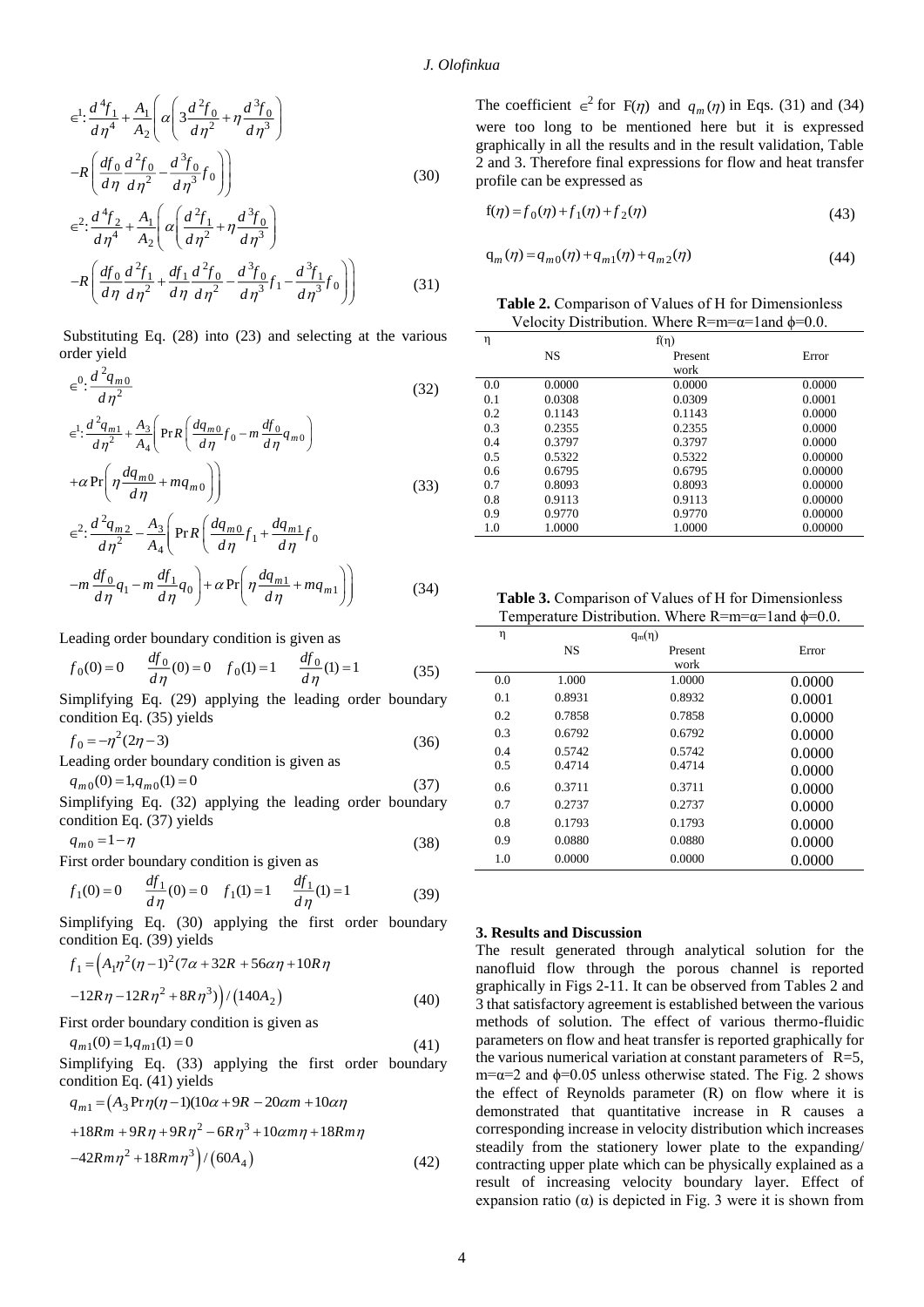plot that increase in  $\alpha$  leads to significant increase in velocity distribution which is as result of increasing injection variation which effect is prominent at the expanding/contracting plate.



**Figure 2.** Effect of Reynolds number (R) on velocity profile.



**Figure 3.** Effect of Expansion ratio (α) on velocity profile.



**Figure 4.** Effect of nanoparticle volume fraction (ϕ) on velocity profile.



**Figure 5.** Effect of Reynolds number (R) on temperature profile.



**Figure 6.** Effect of expansion ration (α) on temperature profile.



**Figure 7.** Effect of temperature power index (m) on temperature profile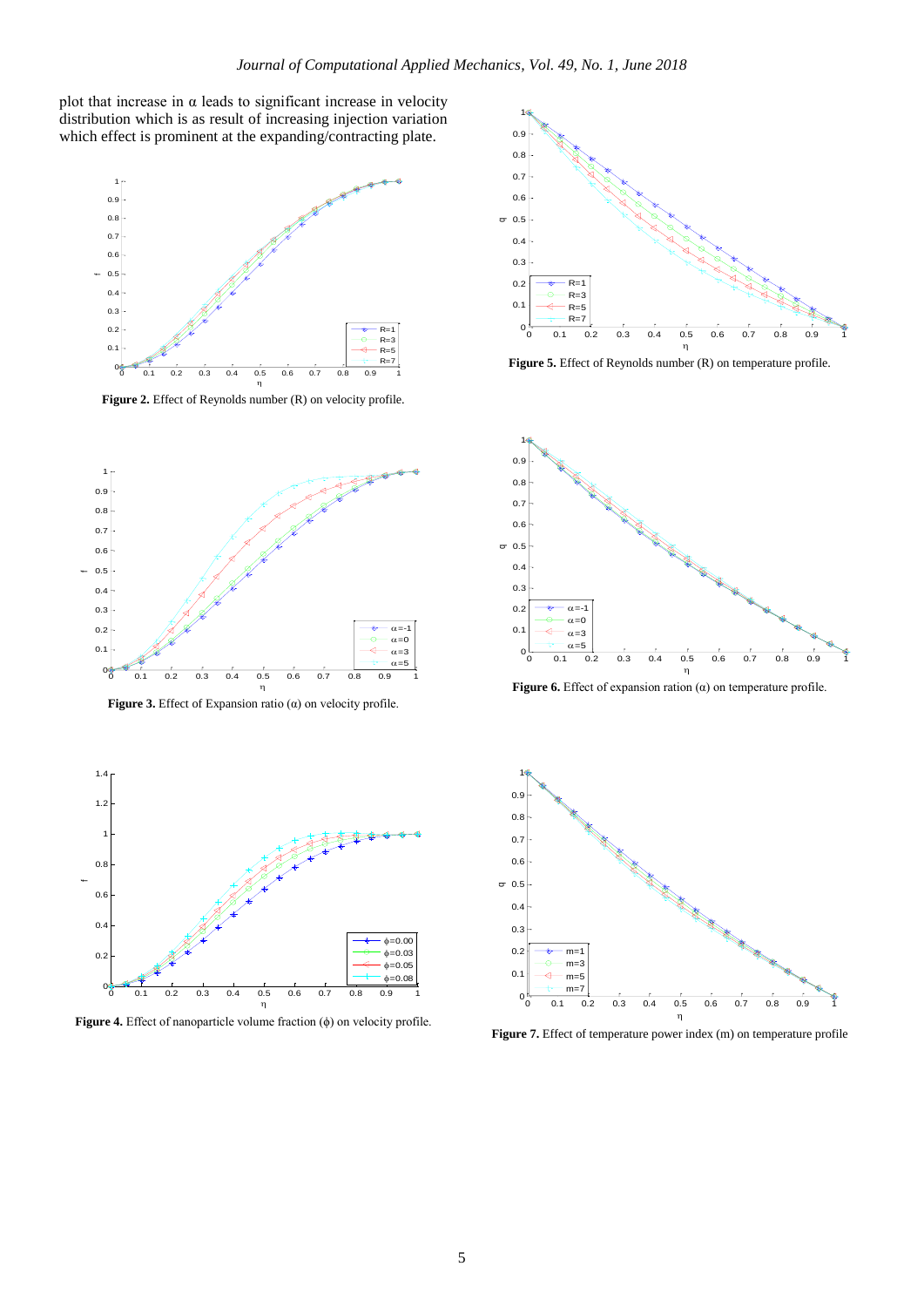**Nomenclature**



**Figure 8.** Effect of nanoparticle volume fraction (ϕ) on temperature profile

As nanoparticle volume fraction  $(\phi)$  increases slight increase is observed in velocity profile due to increasing fluid thermal conductivity as illustrated in Fig. 4. Where the effect of fluid flow without nanoparticle is seen when  $\phi=0$ , which present the lowest velocity profile this shows nanoparticle as significant effect on fluid flow. Reynolds parameter effect (R) on temperature distribution is seen in Fig. 5 which shows the significance of inertia effect against viscous effect were it can be depicted that increasing R leads to decrease in temperature distribution due to decreasing thermal boundary layer thickness which is maximum at the lower stationery plate and minimal at the upper plate. The Fig. 6 represent the expansion ratio  $(\alpha)$ effect on temperature profile, which shows increase in temperature distribution as the quantitative values of  $\alpha$ increases owing to the increase in injection velocity variations. Effect of temperature index (m) which allows single value of heat transfer across various points on heated surface to be obtained owing to polynomial wall temperature variation is presented in Fig. 7 which illustrates that increasing m shows a decreasing temperature profile. Nanoparticle fraction (ϕ) effect is observed from Fig. 8 which depicts increasing  $\phi$  causes decrease in temperature distribution due to high heat and mass transfer caused by higher thermal conductivity which in turns causes a slight increase in thermal boundary layer.

#### **4. Conclusion**

Nanofluid flow and heat transfer through expanding or contracting porous channel is considered in this study where effect of thermo-fluidic parameters is examined on flow and heat transfer driven by injection. The regular perturbation analytical scheme is employed in solving the coupled system of higher order equations. Where obtained solutions were used to investigate parameter effects on fluid transport which is reported graphically for different cases of numerical variations. From results it is depicted that increasing Reynolds parameter causes increasing velocity distribution while increasing temperature power index demonstrates decreasing temperature effect. Study provides good advancement to applications such as fluid transport, power plant operations and manufacturing amongst others.

#### **Conflict of Interest**

The author declares there is no competing interest as regard publication of this paper.

| A         | Wall permeability                  |
|-----------|------------------------------------|
| $A_{1-4}$ | Constant parameters in nanofluid   |
| a         | Distance between parallel plates   |
| a(t)      | Expand or contract function        |
| $C_p$     | Specific heat in constant pressure |
| $C_{1-4}$ | Constants in trial function        |
| $F(\eta)$ | Stream function variable           |
| K         | Thermal conductivity               |
| M         | Temperature index                  |
| Nu        | Nusselt number                     |
| p         | Pressure                           |
| q         | Heat transfer                      |
| R.        | Reynolds number                    |
| R(x)      | Residual function                  |
| t         | Time                               |
| T         | Temperature                        |
| u         | Velocity in x direction            |
| v         | Velocity in y direction            |
| W(x)      | Weighted function                  |
| X         | Horizontal axes coordinate         |
| у         | Vertical axes coordinate           |

#### *Greek symbols*

| α         | <b>Expansion ration</b>             |  |
|-----------|-------------------------------------|--|
| μ         | Viscosity                           |  |
| $\phi$    | Nanoparticle volume fraction        |  |
| $\rho$    | Density                             |  |
| $\psi$    | <b>Stream function</b>              |  |
| $\eta$    | Non-dimensional y direction $ y/a $ |  |
| Subscript |                                     |  |
| f         | Fluid                               |  |
| nf        | Nanofluid                           |  |
| S         | Solid                               |  |
| W         | Wall                                |  |

#### **References**

[1] Pourmehran, O., Rahimi-Gorji, M., Hatami, M., Sahebi, S.A.R., Domairry, G., Numerical optimization of microchannel heat sink (MCHS) performance cooled by KKL based nanofluids in saturated porous medium, *Journal of the Taiwan Institute of Chemical Engineers*, Vol. 55, 49-68, 2015.

[2] Tang, W., Jing, D., Natural convection heat transfer in a nanofluid-filled cavity with double sinusoidal wavy walls of various phase deviations, I*nternational Journal of Heat and Mass Transfer*, Vol. 115, 430-440, 2017.

[3] Hatami, M., Sheikholeslami, M., Domairry, G., High accuracy analysis for motion of a spherical particle in plane Couette fluid flow by Multi-step Differential Transformation Method, *Powder Technology*, Vol. 260, 59-67, 2014.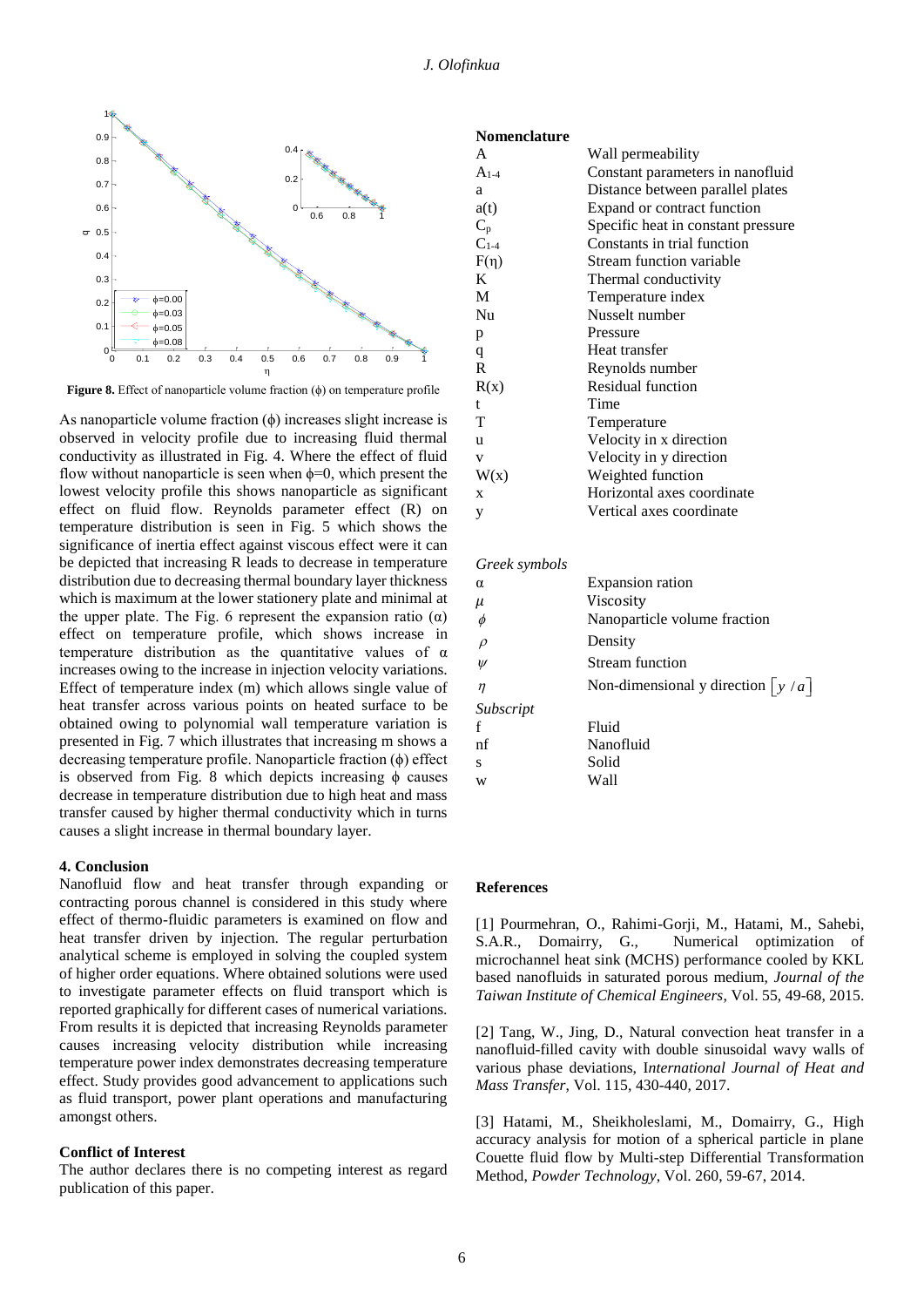[4] Hatami, M., Song, D., Jing, D.D., Optimization of a circular-wavy cavity filled by nanofluid under the natural convection heat transfer condition, *International Journal of Heat and Mass Transfer*, Vol. 98, 758-767, 2016.

[5] Ghasemi, S.E., Hatami, M., Mehdizadeh Ahangar, G.H.R., Ganji, D.D., Electro hydrodynamic flow analysis in a circular cylindrical conduit using least square method, *Journal of Electrostatics*, Vol. 72, 47-52, 2014.

[6] Ghasemi, S.E., Hatami, M., Sarokalaine, A.K., Ganji, D.D., Study on blood flow containing nanoparticles through porous arteries in presence of magnetic field using analytical methods, *Physica E: Low-dimensional System and Nanostructures*, Vol. 70, 146-156, 2015.

[7] Hatami, M., Ganji, D.D., Motion of a spherical particle on a rotating parabola using Lagrangian and high accuracy multistep differential transformation method, *Powder Techonology*, Vol. 258, 94-98, 2014.

[8] Hatami, M. Jing, D., Optimization of a lid-driven T-shaped porous cavity to improve the nanofluids mixed convection heat transfer, *Journal of Molecular Liquids*, Vol. 231, 620-631, 2017.

[9] Kargar, A., Akbarzade, M., Analytical solution of Natural convection Flow of a non-Newtonian between two vertical parallel plates using the Homotopy Perturbation Method, *World Applied Sciences Journal*, Vol. 20, 1459-1465, 2012.

[10] Fakour, M., Vahabzadeh, A., Ganji, D.D., Hatami, M., Analytical study of micropolar fluid flow and heat transfer in a channel with permeable walls, *Journal of Molecular Liquids*, Vol. 204, 198-204, 2015.

[11] Hatami, M., Nanoparticles migration around the heated cylinder during the RSM optimization of a wavy-wall enclosure, *Advanced Powder Technology*, Vol. 28, 890-899, 2015.

[12] Choi, S.U.S, Engineering thermal conductivity of fluids with nanoparticles, Development and Application of Non-Newtonian Flows, *Argonne National Lab*, Vol. 66, 99-105, 1995.

[13] Farajpour, A., Rastgoo, A., Mohammadi, M., Vibration, buckling and smart control of microtubules using piezoelectric nanoshells under electric voltage in thermal environment, *Physica B: Condensed Matter*, Vol. 509, 2017.

[14] Wu, W., Massoudi, M., Yan, H., Heat Transfer and Flow of Nanofluids in a Y-Type Intersection Channel with Multiple Pulsations: A Numerical Study, *Energies*, Vol. 10, 2017.

[15] Sun, X., Yan, H., Massoudi, M., Chen, Z., Wu, W., Numerical Simulation of Nanofluid Suspensions in a Geothermal Heat Exchanger, *Energies*, Vol. 11, No 4 919, 2018.

[16] Hashimi, M.R., Hayat, T., Alsaedi, A., On the analytic solutions for squeezing flow of nanofluids between parallel

disks, *Nonlinear Analysis Modeling and Control*, Vol. 17, No.4, 418-430, 2014.

[17] Khan, W. A., Aziz, A., Natural convective boundary layer flow over a vertical plate with uniform surface heat flux, *International Journal of Thermal Science*, Vol. 50, 1207-1217, 2011.

[18] Khan, W. A., Aziz, A., Double diffusive natural convection boundary layer flow in a porous medium saturated with a nanofluid over a vertical plate, prescribed surface heat, solute and nanofluid fluxes, *International Journal of Thermal Sciences*, Vol. 50, 2154-2160, 2011.

[19] Yao, S., Fang, T., Zhang, Y., Heat transfer of a generalized stretching/shrinking wall problem with convective boundary condition, *Communications in Nonlinear Science and Numerical Simulation*, Vol. 16, 752-760, 2011.

[20] Makinde, D., Aziz, A., Boundary layer flow of a nanofluid past a stretching sheet with convective boundary conditions, *International Journal of Thermal sciences*, Vol. 50, 1326-1332, 2011.

[21] Akinshilo, A.T., Olofinkua, J.O., Olaye, O., 2017, Flow and Heat Transfer Analysis of Sodium Alginate Conveying Copper Nanoparticles between Two Parallel Plates, *Journal of Applied and Computational Mechanics*, Vol. 3, 258-266, 2017.

[22] Sobamowo, M.G., Akinshilo, A.T., 2017, On the analysis of squeezing flow of nanofluid between two parallel plates under the influence of magnetic field, *Alexandria Engineering Journal*, 2017.

[23] Filobello-Niño, U., Vazquez-Leal, H., Boubaker, K., Khan, Y., Perez-Sesma, A., Sarmiento Reyes, A., Jimenez-Fernandez, V.M., Diaz-Sanchez, A., Herrera-May, A., Sanchez-Orea, J., Pereyra-Castro, K., 2013, Perturbation Method as a Powerful Tool to Solve Highly Nonlinear Problems: The Case of Gelfand's Equation, *Asian Journal of Mathematics and Statistics*, 2013.

[24] Lim, C.W., Wu, B.S. A modified Mickens procedure for certain non-linear oscillators, *Journal of Sound and Vibration*, Vol. 257, 202-206, 2002.

[25] Cheung, Y.K., Chen, S.H., Lau, S.L., 1991, A modified Lindsteadt-Poincare method for certain strongly non-linear oscillators, *International Journal of Non-Linear Mechanics*, Vol. 26, 367-378, 1991.

[26] Fakour, M., Vahabzadeh, A., Ganji, D.D., Hatami, M., Analytical study of micropolar fluid flow and heat transfer in a channel with permeable walls, *Journal of Molecular Liquids*, Vol. 204, 198-204, 2015.

[27] Hatami, M., Nanoparticles migration around the heated cylinder during the RSM optimization of a wavy-wall enclosure, *Advanced Powder Techonology*, Vol. 28, 890-899, 2017.